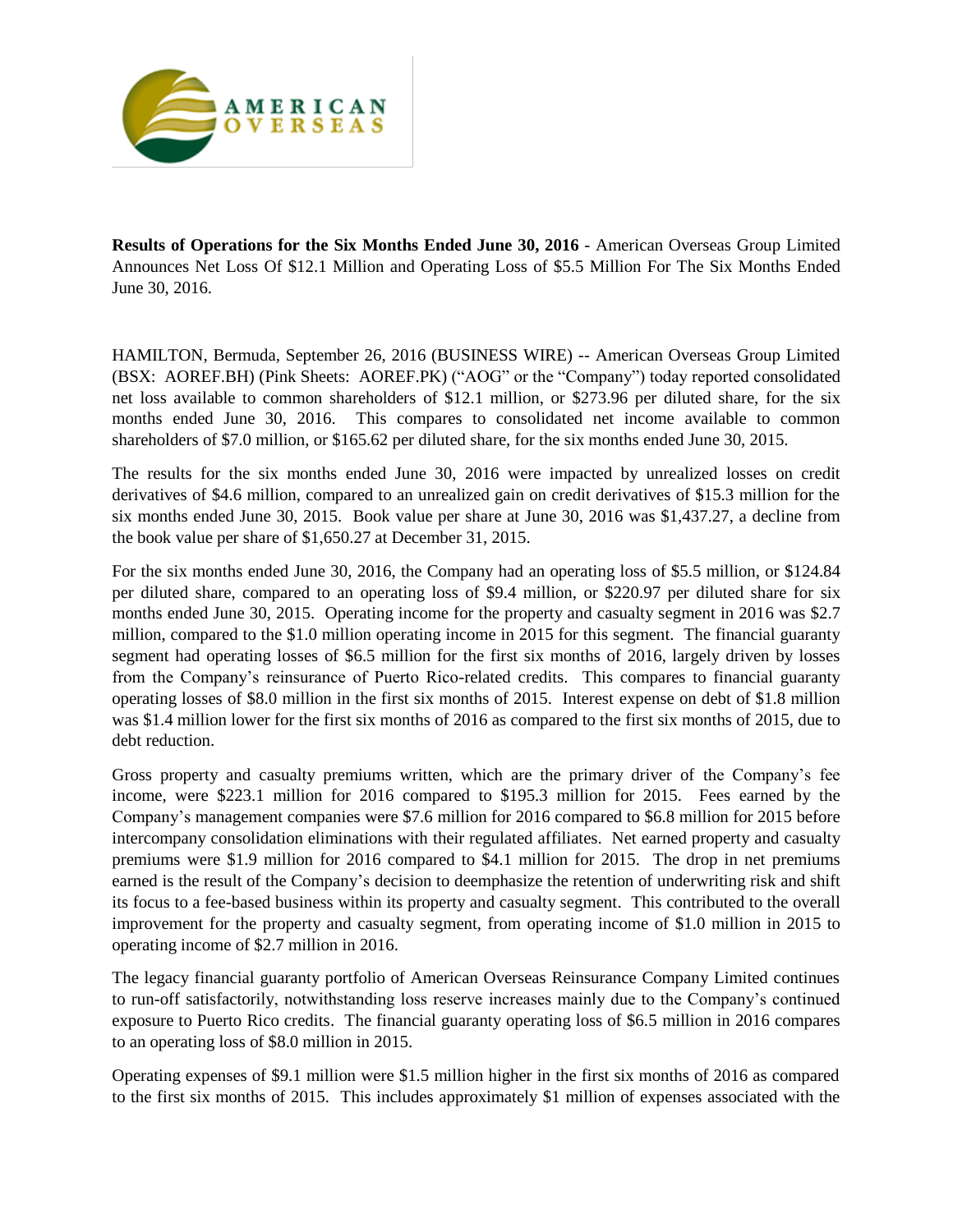closure of the Company's captive management office in Bermuda. The management of the Company's offshore entities has been transitioned to an unrelated third party captive manager, to better align ongoing operating expenses with revenues.

As part of its ongoing capital management efforts, the Company will continue to redirect excess capital within the group to debt reduction unless other compelling opportunities present themselves.

# **Forward-Looking Statements**

This release contains statements that may be considered "forward-looking statements" within the meaning of the safe harbor provisions of the Private Securities Litigation Reform Act of 1995. These statements include, without limitation, the Company's expectations respecting the volatility of its insured portfolio, losses, loss reserves and loss development, the adequacy and availability of its liquidity and capital resources, its current run off strategy, its strategy for writing other reinsurance businesses and its expense reduction measures. These statements are based on current expectations and the current views of the economic and operating environment and are not guarantees of future performance. A number of risks and uncertainties, including economic competitive conditions, could cause actual results to differ materially from those projected in forward-looking statements. The Company's actual results could differ materially from those expressed or implied in the forward-looking statements. Among the factors that could cause actual results to differ materially are: (i) the Company's reviewing the results of our entire portfolio of policies. Management considers credit derivative policies as a normal extension of AORE's financial guaranty business and reinsurance in substance.

## **Explanation of Non-GAAP Financial Measures**

The Company believes that the following non-GAAP financial measure included in this press release serve to supplement GAAP information and is meaningful to investors.

*Operating income (loss):* The Company believes operating income (loss) is a useful measure because it measures income from operations, unaffected by non-operating items such as realized investment gains or losses. Operating income (loss) is typically used by research analysts and rating agencies in their analysis of the Company.

## **Information About the Company**

American Overseas Group Limited is an insurance holding company incorporated in Bermuda and a tax resident of the United Kingdom. Its operating subsidiaries provide specialty property/casualty insurance, reinsurance and insurance management services. More information can be found at www.aoreltd.com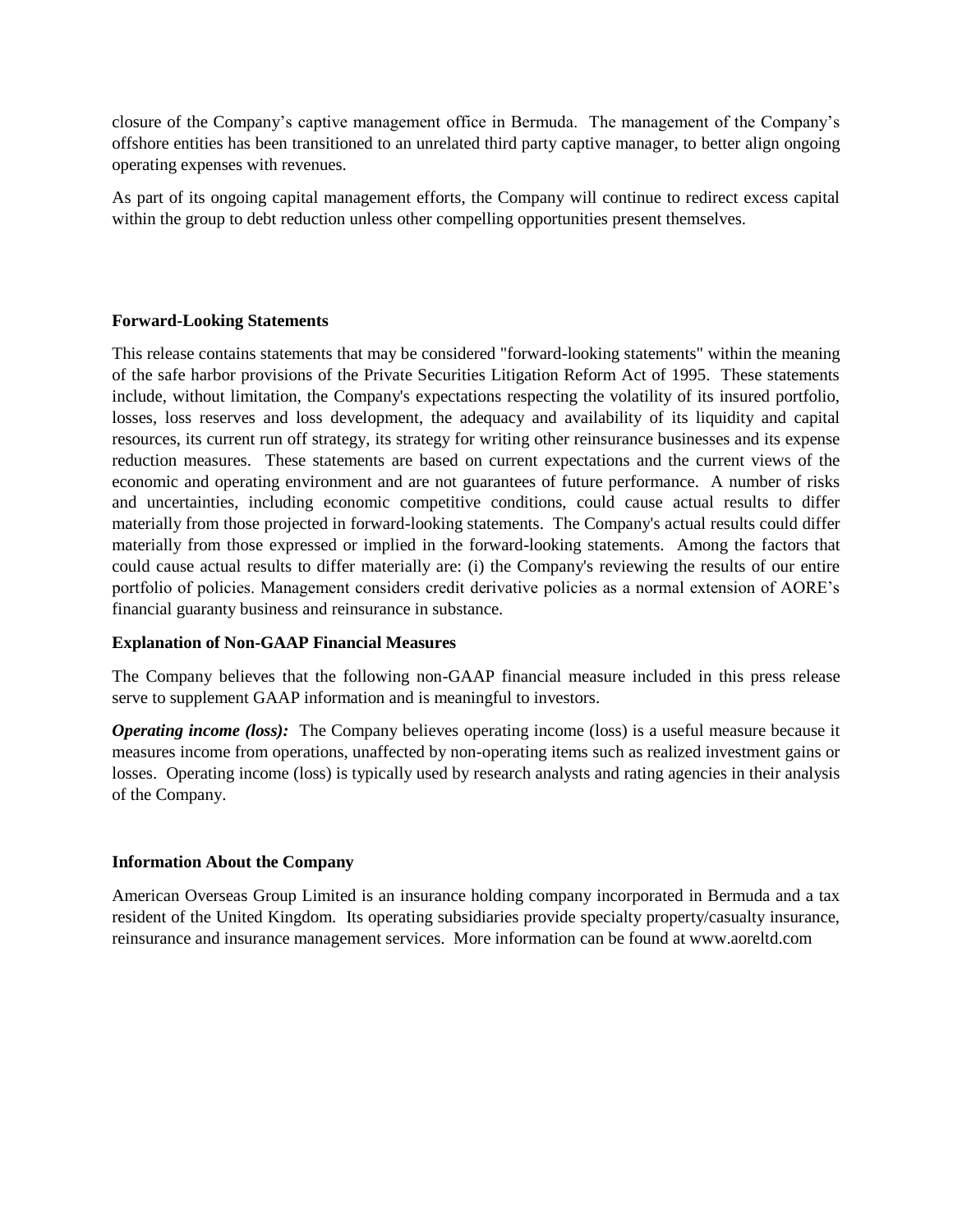### **Consolidated Balance Sheets (unaudited) As at June 30, 2016 and December 31, 2015 (dollars in thousands) American Overseas Group Limited**

|                                                                                                               | June 30, 2016 | December 31, 2015 |
|---------------------------------------------------------------------------------------------------------------|---------------|-------------------|
| <b>Assets</b>                                                                                                 |               |                   |
| Investments:                                                                                                  |               |                   |
| Fixed-maturity securities held as available for sale, at fair value                                           | \$<br>91,282  | \$<br>103,802     |
| Equity investments held as available for sale, at fair value                                                  | 6,338         | 6,856             |
| Cash and cash equivalents                                                                                     | 29,259        | 31,131            |
| Restricted cash                                                                                               | 52,301        | 51,403            |
| Accrued investment income                                                                                     | 194           | 203               |
| Premiums receivable                                                                                           | 71,158        | 61,877            |
| Reinsurance balances receivable, net                                                                          | 306,052       | 277,439           |
| Salvage and subrogation recoverable                                                                           | 2,208         | 1,214             |
| Deferred policy acquisition costs                                                                             | 191           | 193               |
| Intangible assets                                                                                             | 4,800         | 4,800             |
| Goodw ill                                                                                                     | 33,050        | 33,050            |
| Assets held in segregated accounts                                                                            |               |                   |
| Other assets                                                                                                  | 2,412         | 2,030             |
| <b>Total Assets</b>                                                                                           | \$<br>599,245 | \$<br>573,998     |
|                                                                                                               |               |                   |
| <b>Liabilities and Equity</b>                                                                                 |               |                   |
| Liabilities:                                                                                                  |               |                   |
| Loss and loss expense reserve                                                                                 | \$<br>259,136 | \$<br>249,204     |
| Unearned premiums                                                                                             | 110,610       | 93,472            |
| Ceded premium payable                                                                                         | 75,667        | 64,380            |
| Payable to general agents                                                                                     | 1,506         | 1,194             |
| Funds w ithheld                                                                                               | 4,523         | 3,926             |
| Accounts payable and accrued liabilities                                                                      | 3,537         | 2,316             |
| Redeemable preference shares: (\$0.10 par value and \$1,000 redemption value;                                 |               |                   |
| authorized shares - 75,000; issued and outstanding shares - 59,700 at June 30,<br>2016 and December 31, 2015) | 9,963         | 9,787             |
| Derivative liabilities                                                                                        | 21,062        | 16,779            |
| Notes payable                                                                                                 | 30,000        | 40,000            |
| Non-ow ned interest in VIE                                                                                    | 300           | 300               |
| Interest payable                                                                                              | 784           | 1,023             |
| Fair value adjustment                                                                                         | 18,199        | 19,355            |
| Deferred tax liability                                                                                        | 41            | 38                |
| <b>Total Liabilities</b>                                                                                      | 535,328       | 501,774           |
|                                                                                                               |               |                   |
| Shareholders' Equity:                                                                                         |               |                   |
| Common shares                                                                                                 | 4,447         | 4,377             |
| Additional paid-in capital                                                                                    | 187,511       | 186,399           |
| Accumulated other comprehensive (loss) income                                                                 | 414           | (2, 214)          |
| Retained deficit                                                                                              | (134, 508)    | (122, 390)        |
| <b>Total Shareholders' Equity</b>                                                                             | 57,864        | 66,171            |
| Non-controlling interest of preferred shares of subsidiaries                                                  | 6,053         | 6,053             |
| <b>Total Equity</b>                                                                                           | 63,917        | 72,224            |
| <b>Total Liabilities and Equity</b>                                                                           | \$<br>599,245 | \$<br>573,998     |

See Notes to 2015 Consolidated Financial Statements available on American Overseas Group Ltd. Website at w w w .aoreltd.com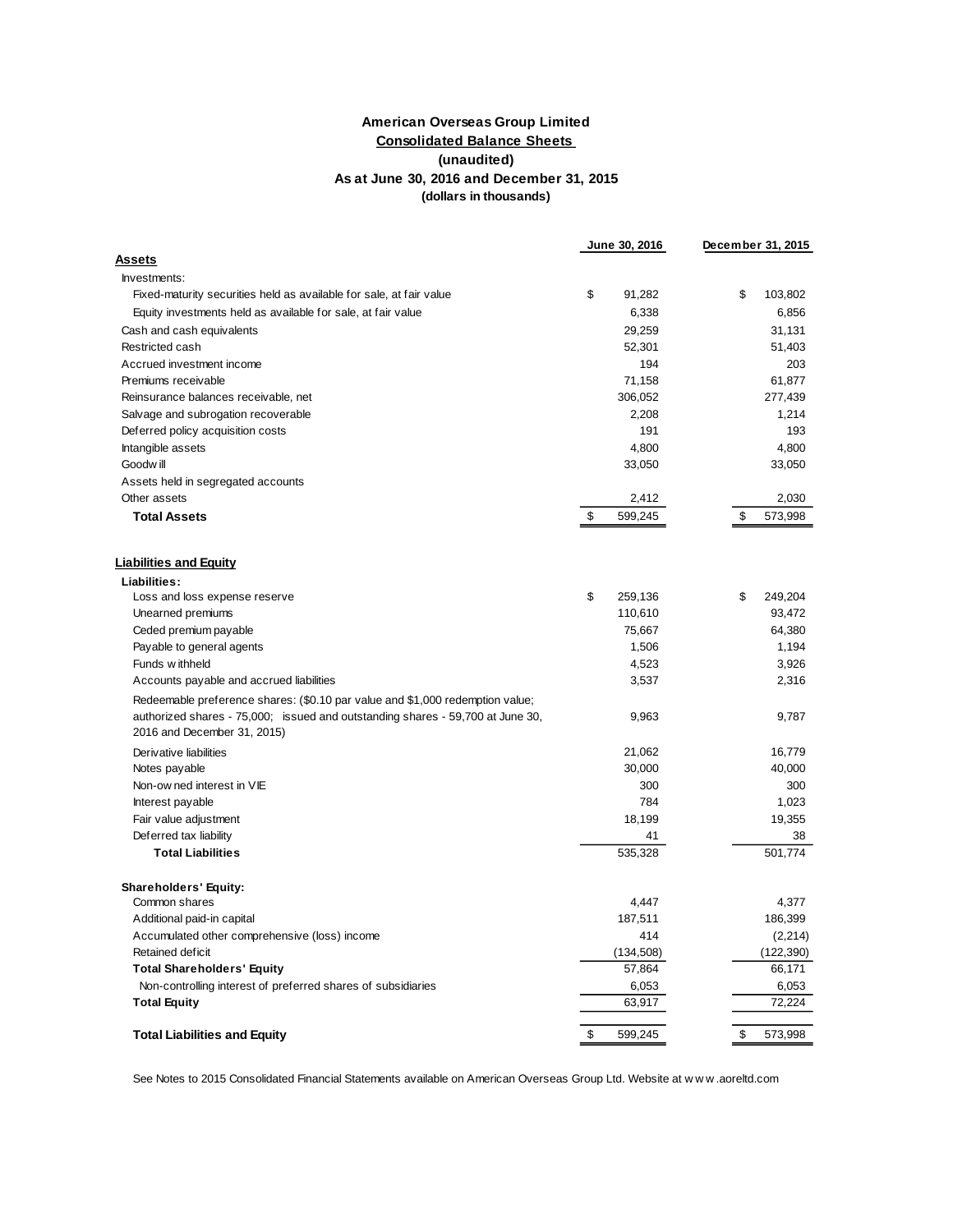### **American Overseas Group Limited Consolidated Statements of Operations (unaudited)**

### **For six months ended June 30, 2016 and 2015**

### **(dollars in thousands, except share and per share amounts)**

|                                                       |    | Six Months ended June 30, |    |              |  |  |
|-------------------------------------------------------|----|---------------------------|----|--------------|--|--|
|                                                       |    | 2015                      |    |              |  |  |
| <b>Revenues</b>                                       |    |                           |    |              |  |  |
| Net premiums earned                                   | \$ | 2,466                     | \$ | 4,174        |  |  |
| Fee income                                            |    | 7,267                     |    | 6,538        |  |  |
| Change in fair value of credit derivatives            |    |                           |    |              |  |  |
| Realized gains and other settlements                  |    | (103)                     |    | 251          |  |  |
| Unrealized gains                                      |    | (4,624)                   |    | 15,288       |  |  |
| Net change in fair value of credit derivatives        |    | (4, 727)                  |    | 15,539       |  |  |
| Net investment income                                 |    | 1,046                     |    | 1,485        |  |  |
| Net realized gains on investments                     |    | (1,899)                   |    | 49           |  |  |
| Fair value adjustment<br>Other income                 |    | 979                       |    | 1,204<br>29  |  |  |
|                                                       |    |                           |    |              |  |  |
| <b>Total revenues</b>                                 |    | 5,132                     |    | 29,018       |  |  |
| <b>Expenses</b>                                       |    |                           |    |              |  |  |
| Losses and loss adjustment expenses                   |    | 6,393                     |    | 7,887        |  |  |
| Acquisition expenses                                  |    | (195)                     |    | 850          |  |  |
| Operating expenses                                    |    | 9,090                     |    | 7,638        |  |  |
| Amortization of intangible assets                     |    |                           |    | 1,119<br>172 |  |  |
| Other expense                                         |    | 1,767                     |    |              |  |  |
| Interest expense                                      |    | 191                       |    | 3,136        |  |  |
| <b>Total expenses</b>                                 |    | 17,246                    |    | 20,802       |  |  |
| Net income (loss) available to common shareholders    | \$ | (12, 114)                 | \$ | 8,216        |  |  |
| Income tax expense                                    |    | (4)                       |    | (4)          |  |  |
| Net income (loss) before dividends                    |    | (12, 118)                 |    | 8,212        |  |  |
| Dividends on preference shares                        |    |                           |    | (1, 170)     |  |  |
| Net income (loss) available to common shareholders    | \$ | (12, 118)                 | \$ | 7,042        |  |  |
| Net income (loss) per common share:                   |    |                           |    |              |  |  |
| Basic                                                 | \$ | (273.96)                  | \$ | 166.65       |  |  |
| <b>Diluted</b>                                        |    | (273.96)                  |    | 165.62       |  |  |
| Weighted-average number of common shares outstanding: |    |                           |    |              |  |  |
| Basic                                                 |    | 44,233                    |    | 42,256       |  |  |
| <b>Diluted</b>                                        |    | 44,233                    |    | 42,518       |  |  |
|                                                       |    |                           |    |              |  |  |

See Notes to 2015 Consolidated Financial Statements available on American Overseas Group Ltd. Website at w w w .aoreltd.com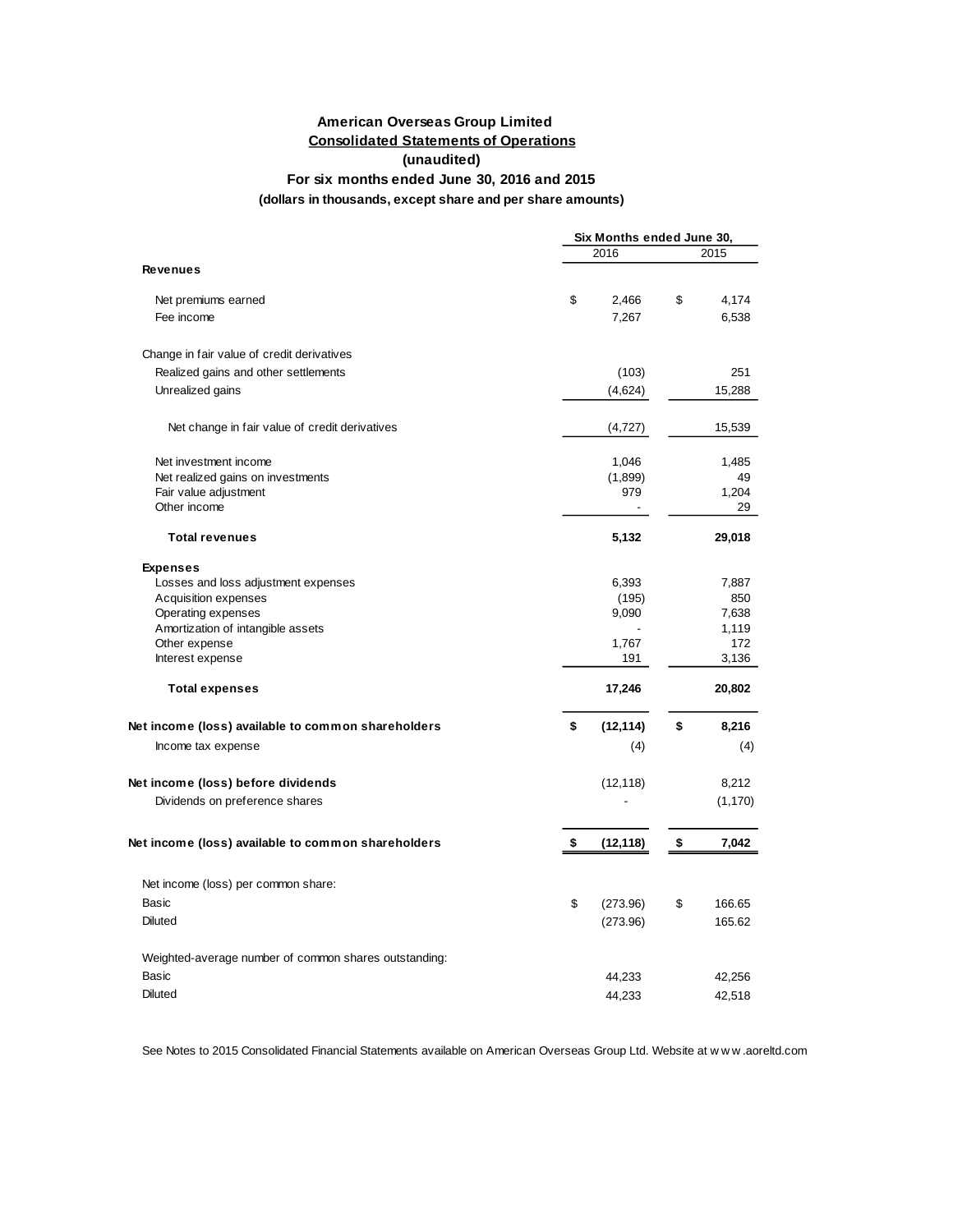#### AMERICAN OVERSEAS GROUP LTD.

#### NET INCOME AND OPERATING INCOME BY SEGMENT

| (dollars in thousands)                                                                                                                                        | June 30, 2016                                        |                                                 |                                                      |                              |                                |                                                  |
|---------------------------------------------------------------------------------------------------------------------------------------------------------------|------------------------------------------------------|-------------------------------------------------|------------------------------------------------------|------------------------------|--------------------------------|--------------------------------------------------|
|                                                                                                                                                               | Net income<br>available to<br>common<br>shareholders | Net realized loss<br>on sales of<br>investments | Net change in<br>fair value of credit<br>derivatives | Fair value<br>adjustments    | Amortization of<br>intangibles | Operating income                                 |
| Property and casualty:                                                                                                                                        |                                                      |                                                 |                                                      |                              |                                |                                                  |
| Net premiums earned<br>Losses and loss adjustment expenses<br><b>Acquisition expenses</b>                                                                     | \$<br>1,948<br>(1, 596)<br>(515)                     |                                                 |                                                      |                              |                                | \$<br>1,948<br>(1, 596)<br>(515)                 |
| Fee income<br>Operating expenses<br>Amortization expense                                                                                                      | 7,267<br>(4, 378)                                    |                                                 |                                                      |                              |                                | 7,267<br>(4, 378)                                |
| Income tax<br>Property and casualty                                                                                                                           | (4)<br>2,722                                         | $\overline{\phantom{a}}$                        | $\sim$                                               | $\overline{\phantom{a}}$     | $\overline{\phantom{a}}$       | (4)<br>2,722                                     |
| Financial guaranty:                                                                                                                                           |                                                      |                                                 |                                                      |                              |                                |                                                  |
| Net premiums earned<br>Net change in fair value of credit derivat<br>Losses and loss adjustment expenses<br><b>Acquisition expenses</b><br>Operating expenses | 518<br>(4, 727)<br>(4, 797)<br>709<br>(3,859)        |                                                 | 4,624                                                | 5,235<br>(2, 143)<br>(2,040) |                                | 5,753<br>(103)<br>(6,940)<br>(1, 331)<br>(3,859) |
| Financial guaranty                                                                                                                                            | (12, 156)                                            | $\overline{\phantom{a}}$                        | 4,624                                                | 1,052                        | $\overline{a}$                 | (6,480)                                          |
| Corporate and Investing                                                                                                                                       |                                                      |                                                 |                                                      |                              |                                |                                                  |
| Net investment income<br>Net realized loss on sales of investments<br>Fair value adjustment<br>Operating expenses                                             | 1,046<br>(1,899)<br>979<br>(851)                     | 1,899                                           |                                                      | (979)                        |                                | 1,046<br>(851)                                   |
| Interest expense<br>Other expense, net of other income                                                                                                        | (1,767)<br>(192)                                     |                                                 |                                                      |                              |                                | (1,767)<br>(192)                                 |
| Corporate and investing                                                                                                                                       | (2,684)                                              | 1,899                                           | $\overline{\phantom{a}}$                             | (979)                        | $\overline{\phantom{a}}$       | (1,764)                                          |
| Group total                                                                                                                                                   | \$<br>$(12, 118)$ \$                                 | 1,899                                           | \$<br>4,624 \$                                       | 73 \$                        | $\overline{\phantom{a}}$       | \$<br>(5, 522)                                   |